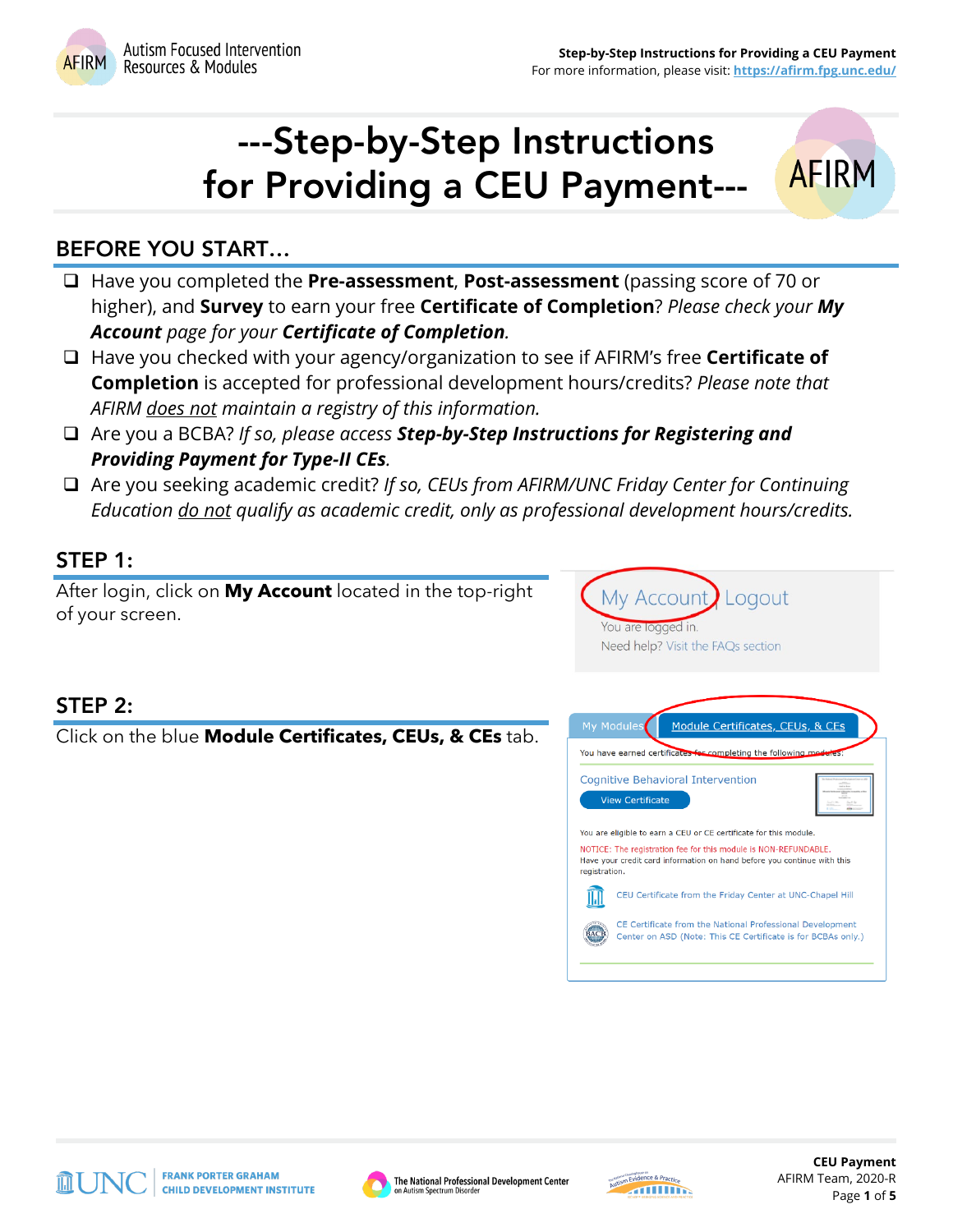

For more information, please visit: **<https://afirm.fpg.unc.edu/>**

#### STEP 3:

Go to the module that you completed and click on **CEU Certificate from the Friday Center at UNC-Chapel Hill**.

This link will take you to the **UNC Event Registration** system.



#### STEP 4:

#### Click on **I do not have a UNC ONYEN**.

*Note: UNC employees and students should click on I have a UNC ONYEN.*



#### STEP 5:

Input your email address and click on **Login**.

The **Login** will take you to a new page.







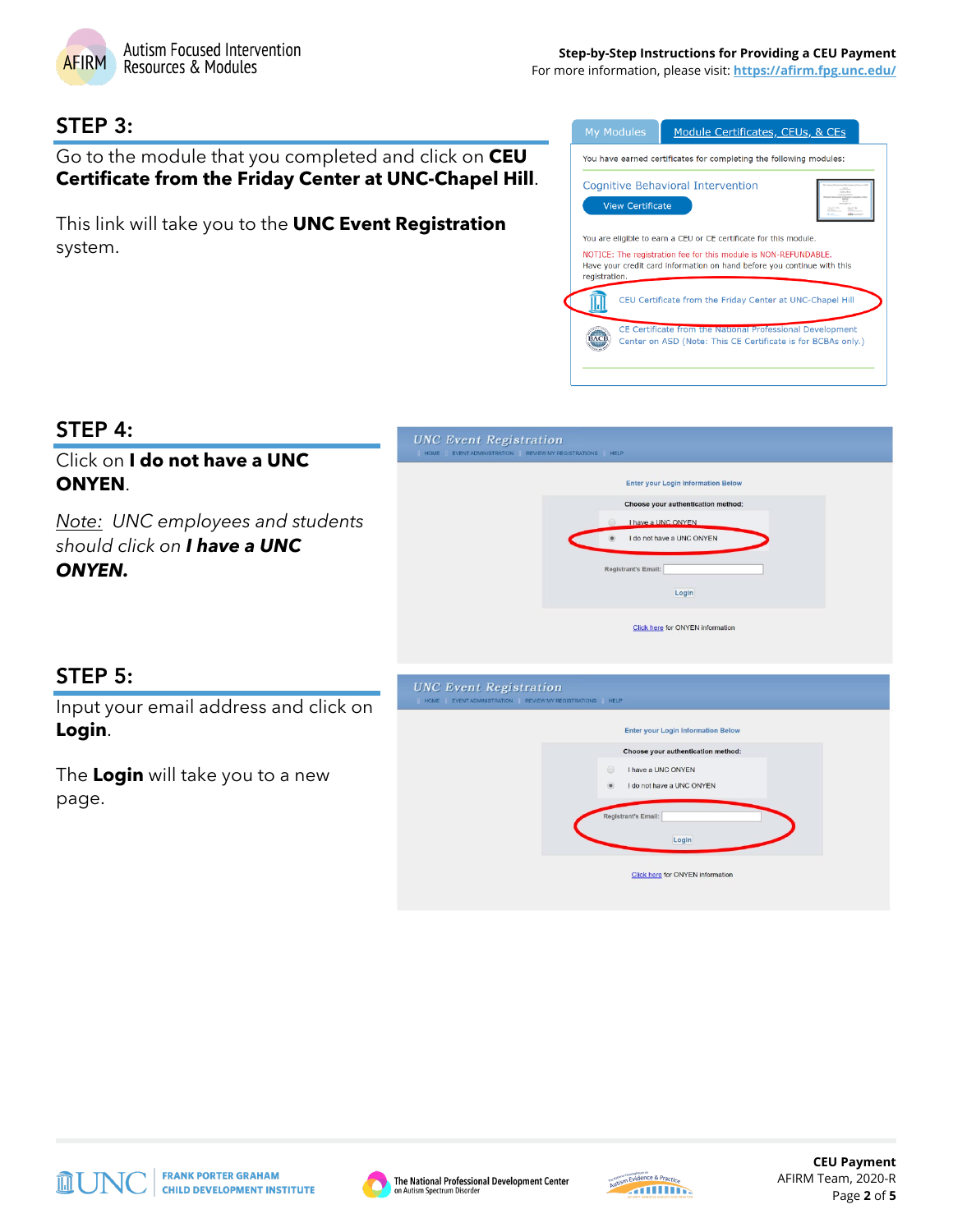

For more information, please visit: **<https://afirm.fpg.unc.edu/>**

### STEP 6:

Confirm that you are registering for the correct course.

Click on **Register for this Event**.

|              | If you have questions about registering or obtaining your CEUs, please email the AFIRM Team at: afirm@unc.edu |
|--------------|---------------------------------------------------------------------------------------------------------------|
| Location:    | Online                                                                                                        |
| Date:        | Tuesday, January 01, 2019 - Thursday, December 31, 2020                                                       |
| Time:        | ٠                                                                                                             |
| Sponsor:     | FPG CDI                                                                                                       |
| Presenters:  | Ann Sam<br>Kara Anne Hume<br>Jessica Dykstra Steinbrenner                                                     |
| Price:       | \$35.00                                                                                                       |
| Pay Methods: | Credit Card                                                                                                   |
|              | Payment Notes: Only Visa or MasterCard credit cards are accepted.                                             |
|              | For more information, contact the event administrator: Victoria Waters victoria.waters@unc.edu                |
|              | <b>Register for this Event</b>                                                                                |
|              |                                                                                                               |

*Note: Only Visa or Mastercard are accepted. Cash, check, or POs are not accepted forms of payment.*

*Note: The registration fee is non-refundable.*

| You have been routed to the<br><b>Registrant's Information</b> | Registering For: AFIRM Module: Cognitive Behavioral Intervention  |                                                    |              |
|----------------------------------------------------------------|-------------------------------------------------------------------|----------------------------------------------------|--------------|
|                                                                |                                                                   |                                                    |              |
| page.                                                          | <b>Registrant's</b><br>Information                                | Registration<br>Event<br>Questions<br>Confirmation |              |
|                                                                | Please fill in your information below to register for this event. |                                                    |              |
| Input the required information.                                |                                                                   |                                                    | >> Next Step |
|                                                                | * First Name:                                                     |                                                    |              |
|                                                                | * Last Name:                                                      |                                                    |              |
| Click >> Next Step.                                            | * Street Address:                                                 |                                                    |              |
|                                                                | Address 2:                                                        |                                                    |              |
|                                                                | * City:                                                           |                                                    |              |
|                                                                | * State:                                                          |                                                    |              |
|                                                                | * Zip:                                                            |                                                    |              |
|                                                                | * Email Address:                                                  | Alternate Email (copied on confirmation)           |              |

## STEP 8:

You have been routed to the **Event Questions** page.

Input the required information.

Type *NA* in the **UNC PID or FID number** line item *IF* you do not have this number.

|                               | Registering For: AFIRM Module: Cognitive Behavioral Intervention                      |                 |                     |         |
|-------------------------------|---------------------------------------------------------------------------------------|-----------------|---------------------|---------|
|                               | Registrant's                                                                          | $\sim$<br>Event | - 1<br>Registration |         |
|                               | Information                                                                           | Questions       | Confirmation        |         |
|                               | Please fill in your information below to register for this event.                     |                 |                     |         |
| ee Previous Step              |                                                                                       |                 |                     |         |
| * Legal First Name:           |                                                                                       |                 |                     | Type NA |
| * Legal Last Name:            |                                                                                       |                 |                     |         |
| * Date of Birth (mm/dd/ysyy): |                                                                                       |                 |                     | in this |
|                               | * UNC PID or FID number (Please put NA if not applicable. A FID number will be        |                 |                     | box     |
| within 45 days.):             | created for you. You will receive this FID number in an email from the Friday Center. |                 |                     |         |
| KK Previous Step              |                                                                                       |                 | >> Next Step        |         |
|                               |                                                                                       | Cancel          |                     |         |

Click on **>> Next Step**.





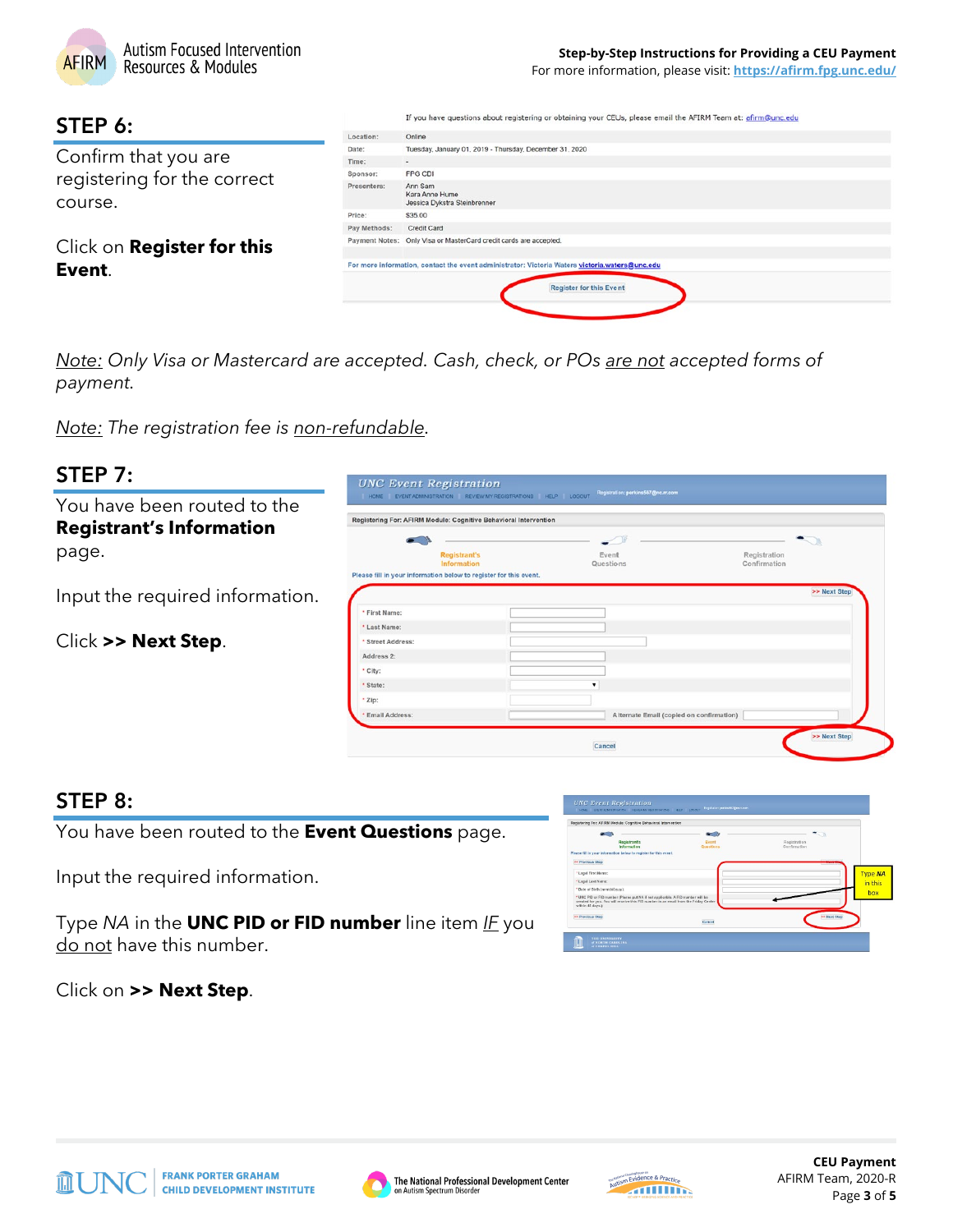

#### STEP 9:

You have been routed to the **Registration Confirmation** page.

Click the drop-down arrow to select payment type.

*Note: Visa or Mastercard are the only accepted forms of payment.*

Click on **>> Next Step**.

#### STEP 10:

You will receive a message to continue.

Click on **Continue With Credit Card Payment**.

|                                          | <b>Registrant's</b><br>Information                                                                                                                                                        |            | Event<br>Questions                               |                  | <b>Registration</b><br>Confirmation |              |
|------------------------------------------|-------------------------------------------------------------------------------------------------------------------------------------------------------------------------------------------|------------|--------------------------------------------------|------------------|-------------------------------------|--------------|
|                                          |                                                                                                                                                                                           |            | You're Almost Done - You are not registered yet! |                  |                                     |              |
|                                          | Please review the event information below before completing this registration.                                                                                                            |            |                                                  |                  |                                     |              |
| << Previous Step                         |                                                                                                                                                                                           |            |                                                  |                  |                                     | >> Next Step |
| Fyent:                                   | AFIRM Module: Cognitive Behavioral Intervention                                                                                                                                           |            |                                                  |                  |                                     |              |
| <b>Fyent Date:</b>                       | 1/01/2019 -- 12/31/2020                                                                                                                                                                   |            |                                                  |                  |                                     |              |
| Registrant:                              | Jane Smith (PID sample@us.com)                                                                                                                                                            |            |                                                  |                  |                                     |              |
| First Name:                              | Jane                                                                                                                                                                                      |            | Street Address:                                  | 123 Main Street  |                                     |              |
| Last Name:                               | Smith                                                                                                                                                                                     |            | Address 2:                                       |                  |                                     |              |
|                                          |                                                                                                                                                                                           |            | City:                                            | Somewhere        |                                     |              |
|                                          |                                                                                                                                                                                           |            | State:                                           | NC.              |                                     |              |
|                                          |                                                                                                                                                                                           |            | $ZID$ :                                          | 12345            |                                     |              |
| Fmall Address:                           | sample@us.com                                                                                                                                                                             |            | Alternate Address:                               | alternate@us.com |                                     |              |
| Legal First Name:                        |                                                                                                                                                                                           | Jane       |                                                  |                  |                                     |              |
| Legal Last Name:                         |                                                                                                                                                                                           | Smith      |                                                  |                  |                                     |              |
| Date of Birth (mm/dd/yyyy):              |                                                                                                                                                                                           | 01/01/1970 |                                                  |                  |                                     |              |
|                                          | UNC PID or FID number (Please put NA if not applicable. A FID<br>number will be created for you. You will receive this FID<br>number in an email from the Friday Center within 45 days.): | <b>NA</b>  |                                                  |                  |                                     |              |
|                                          |                                                                                                                                                                                           |            | <b>Total Event Cost</b>                          |                  |                                     |              |
|                                          |                                                                                                                                                                                           |            | <b>Event Price</b>                               | \$35.00          |                                     |              |
|                                          |                                                                                                                                                                                           |            | <b>TOTAL PRICE:</b>                              | \$35.00          |                                     |              |
| * How will you be paying for this event? | ٠<br><b>Cold</b>                                                                                                                                                                          |            |                                                  |                  |                                     |              |

#### **Credit Card Confirm**

**stering For: AFIRM Module: Cognitive Beha** 

#### **Important Credit Card Registration Information**

If you continue:

- You will be redirected to a credit card payment site
- · Completion of payment is required before your registration is accepted
- If the credit card process is canceled, the registration will be deleted • Contact the event administrator (Victoria Waters) for any assistance
	- confirmation You will r

**Continue With Credit Card Payment** Cancel

#### STEP 11:

You will be routed to a UNC page for payment.

Input all required information.

Click on **Continue** at the bottom of the screen.



| Total:                                                                     | \$35.00                                     |
|----------------------------------------------------------------------------|---------------------------------------------|
| * Indicates required information                                           |                                             |
| * Payment method:                                                          | Credit Card<br>۷                            |
| <b>VISA</b><br>metament<br>* Credit Card Type:                             | Select a Credit Card Type<br>$\blacksquare$ |
| * Account Number:<br>* Expiration Date:<br>* Security Code: (View example) | $05 - 2020$                                 |
| * Name on Card:                                                            | Jane Smith                                  |









**CEU Payment** AFIRM Team, 2020-R Page **4** of **5**